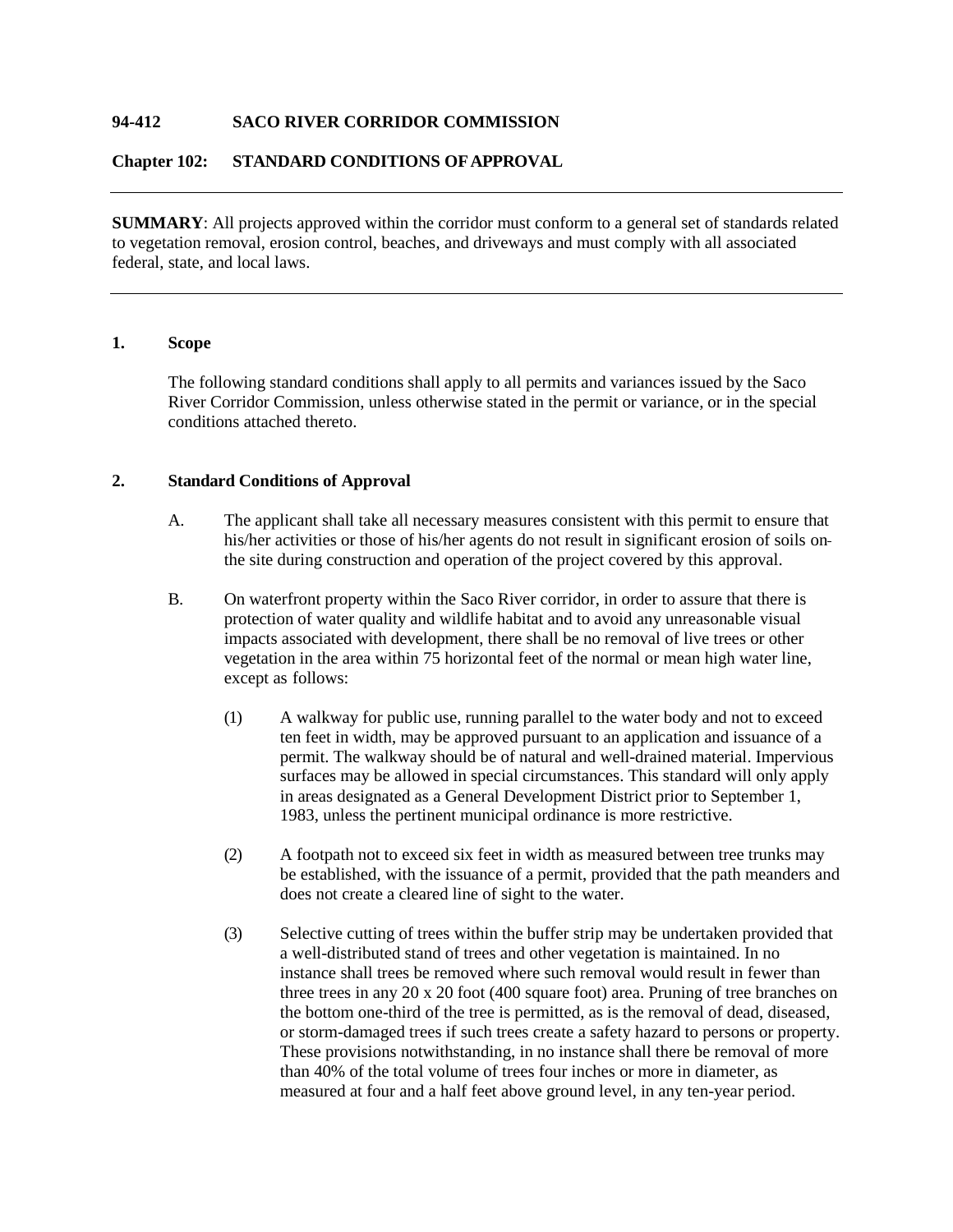- (4) Existing vegetation under three feet in height and other groundcover shall not be removed except to provide for a footpath as described above or unless the applicant has applied for and received additional approval from the commission to develop access for other permitted uses requiring access to the water.
- (5) The applicant shall consult local shoreland zoning requirements regarding clearing in the shoreland zone and shall comply with all state and local standards in addition to those outlined above. Where there is a conflict among such standards, the more restrictive provisions shall apply.
- C. The applicant shall not create a beach, build a dock, or otherwise alter the shoreline unless it is in compliance with the *Saco River Corridor Act*. Any docks, piers, or floats in the freshwater areas of the corridor must be constructed or installed so that they are temporary and capable of seasonal removal and so that they do not extend more than 10% of the width of the river at any time or extend into the water more than 10 feet perpendicular to the shore, whichever is less.
- D. No paths, stairs, roads, or other means of access to the waterfront, except as specified in the permit, shall be developed or constructed without application for and receipt of additional approval from the commission.
- E. Except as specifically provided in this permit, there shall be no paving of driveways, paths, or roadways; no deposit of materials; and no excavating or earthmoving on the property without application for and receipt of additional approval from the commission.
- F. Except as otherwise provided in a special condition, all construction, including all necessary erosion control measures, shall be completed within two years of the date of this permit. If all work is not completed within the two-year period, the applicant must apply for and obtain a time extension or new permit.
- G. Upon completion of the project, the applicant shall so notify the commission. Commission staff may check the site at any reasonable time for compliance with the terms and conditions of this approval.
- H. Work done by a contractor pursuant to this permit shall not begin until the contractor has been provided with a copy of this permit.
- I. This permit shall be considered to be in violation if the project is found, at any time, not to be in compliance with any of its conditions of approval, or if the applicant constructs or operates this development in any way other than as specified in the application, supporting documents, or evidence given at the administrative proceeding before the commission, as modified by the conditions of this approval.
- J. The applicant shall comply with all applicable federal, state, and local laws, ordinances*,* and regulations and shall apply for and obtain all necessary licenses, permits*,* or approvals prior to the commencement of the activity requiring such licenses, permits*,* or approvals.
- K. This permit is limited to and includes the proposals and plans contained in the application and supporting documents, as modified by the written decision of the commission,